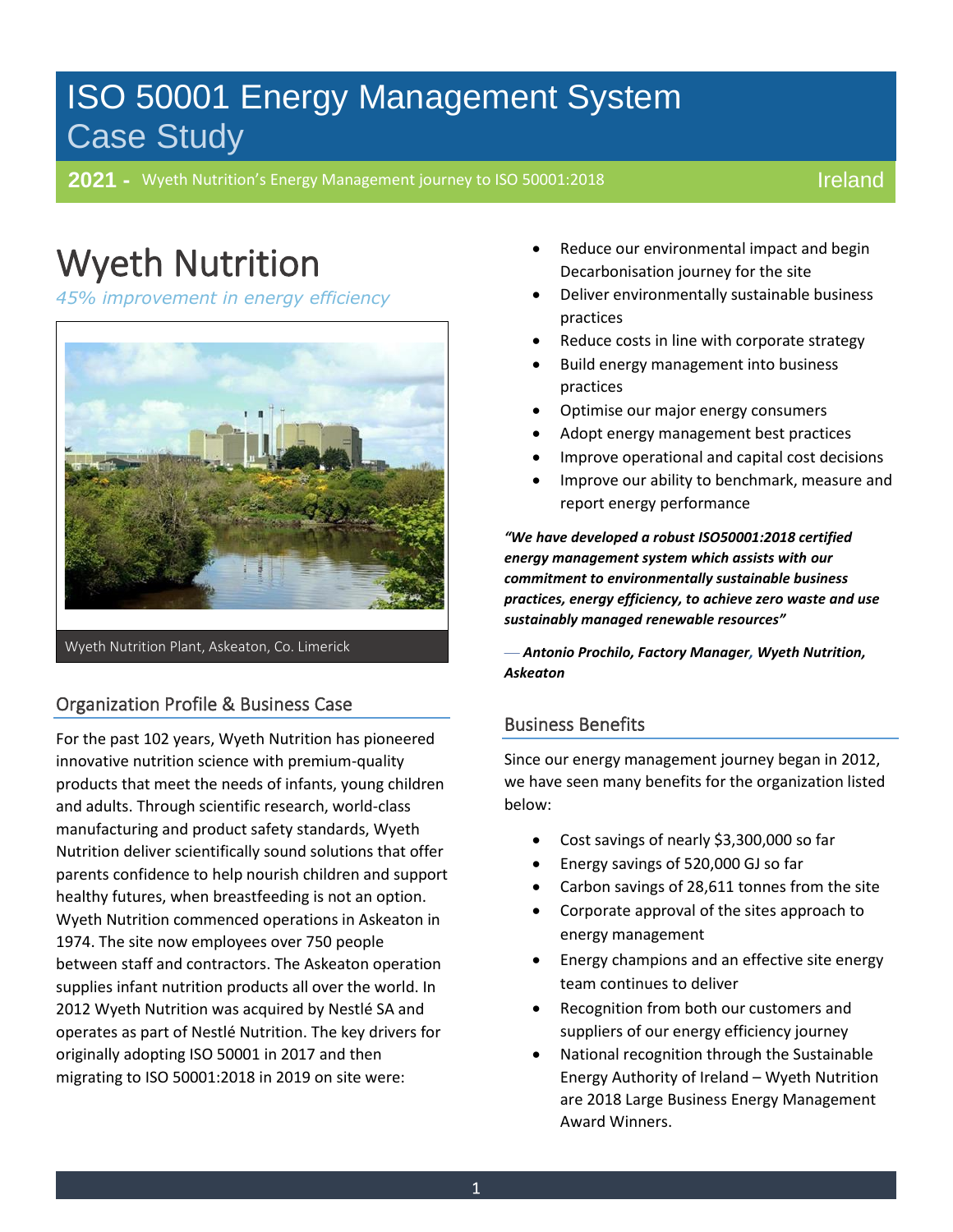- International recognition through CEM insight award
- Improved energy awareness which is leading to employees achieving savings at home, at work and in the wider community
- The energy management system is integrated with our environmental, quality and health & safety systems. Continual improvements are replicated across all systems.
- ISO 50001:2018 EnMS has forced us to look at large renewable projects which deliver significant primary energy savings and further environmental benefits
- All energy savings are verified by a Certified Energy Measurement and Verification Professional. The verified savings are recycled into further energy efficiency projects, ensuring the cycle never ends.
- Improved perception of the organization from the local community by being green and winning energy awards, etc.
- The site has been recognized by corporate for its energy efficiency by being awarded new production lines which leads to further jobs for the site and great benefits for the surrounding communities.

| <b>Case Study Snapshot</b> |  |
|----------------------------|--|
|                            |  |
|                            |  |
|                            |  |
|                            |  |
|                            |  |
|                            |  |
|                            |  |
|                            |  |
|                            |  |
|                            |  |
|                            |  |
|                            |  |
|                            |  |
|                            |  |
|                            |  |
|                            |  |

#### Plan

Wyeth Nutrition have always had a great history of delivering energy efficiency projects. In 2004 the site delivered a significant project in transitioning from heavy fuel oil to gas and installed a CHP which has since provided the large majority of the sites electricity requirements. In 2012 Wyeth set about a programme of energy projects and energy management that led to certification to ISO 50001.

The following were the key actions in development of our energy management system:

 $\triangleright$  Meeting with the site leadership team to explain the issues in regard to energy costs, climate change, carbon costs, national &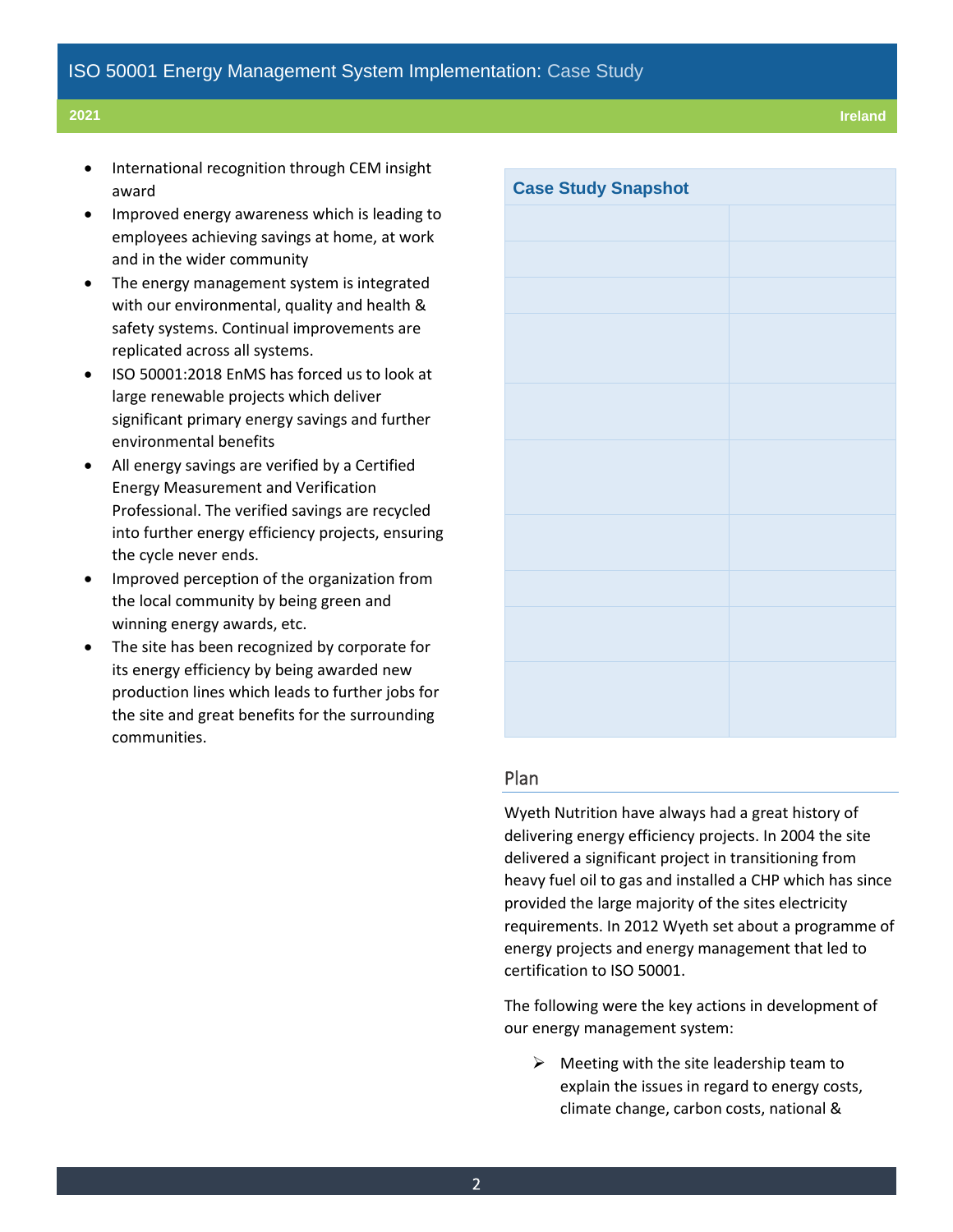European energy efficiency targets. The site were behind the ISO50001 EnMS immediately and backed it 100%. Initial success led to the site migrating to the new ISO 50001:2018 standard in+ 2019.

- $\triangleright$  Energy team a cross functional energy team was put together – comprising of team members from all activities and departments throughout the organization. Responsibilities include communicate Energy Awareness throughout the organization, provide feedback. Energy team members also organise special events, such as energy awareness day / week, providing input into improvements of the energy programme i.e. suggesting improvement projects, providing updates on how their department/section is progressing and any problems they encounter as regards their energy reduction objectives, working with other members of the Energy Team to ensure the overall objectives of Energy reduction are met. The team is always improving is capabilities through learning and training.
- $\triangleright$  From a technical perspective we started looking at our energy consumption in detail using the following techniques:
- $\triangleright$  Mapping energy flows & identification of significant energy user (SEUs)
- ➢ Establishment of a Register of Energy Saving **Opportunities**
- $\triangleright$  Establishment of energy use performance indicators
- ➢ Effective Operational Control of large users
- ➢ Energy Efficient Design & Procurement
- ➢ Energy Awareness was also a huge part of our programme. We host 2 days in December with various themes all around energy efficiency, moved to on line in recent times. We also communicate throughout the year on energy efficient practices and areas of interest including home energy savings, community energy programmes, etc.
- ➢ Project identified through our Register of Opportunites are scored and the best scoring opportunities are put forward to management for capital funding approval. Management support projects with an acceptable payback period, usually less than 3 years.
- $\triangleright$  All projects follow the concepts of Energy Efficient Design & Procurement including life cycle costing analysis in key decisions
- $\triangleright$  As mentioned, all energy savings are verified by a Certified Energy Measurement and Verification Professional. The verified savings are recycled into further energy efficiency projects, ensuring the cycle never ends.

"*Our ISO50001:2018 certified energy management system has been a huge success that continues to deliver energy savings and reduce our environmental impact.*

#### — *Ian Ryan, Energy & Utilities Manager, Wyeth Nutrition, Askeaton*

#### Do, Check, Act

Energy at Wyeth is managed as effectively as possible without denying staff an effective and comfortable work environment and our customers a high quality product. Listed below are key aspects of how we delivered our energy management system

- Scope of the Energy Management System was agreed with senior management
- Energy Policy was approved and signed by senior management
- Energy Review was carried out
	- $\triangleright$  Methodology for Energy Review was developed
	- ➢ Identification of Significant Energy Users – highest users to lowest
	- $\triangleright$  Energy variables/energy drivers were reviewed, production volume and intensity are the key drivers of energy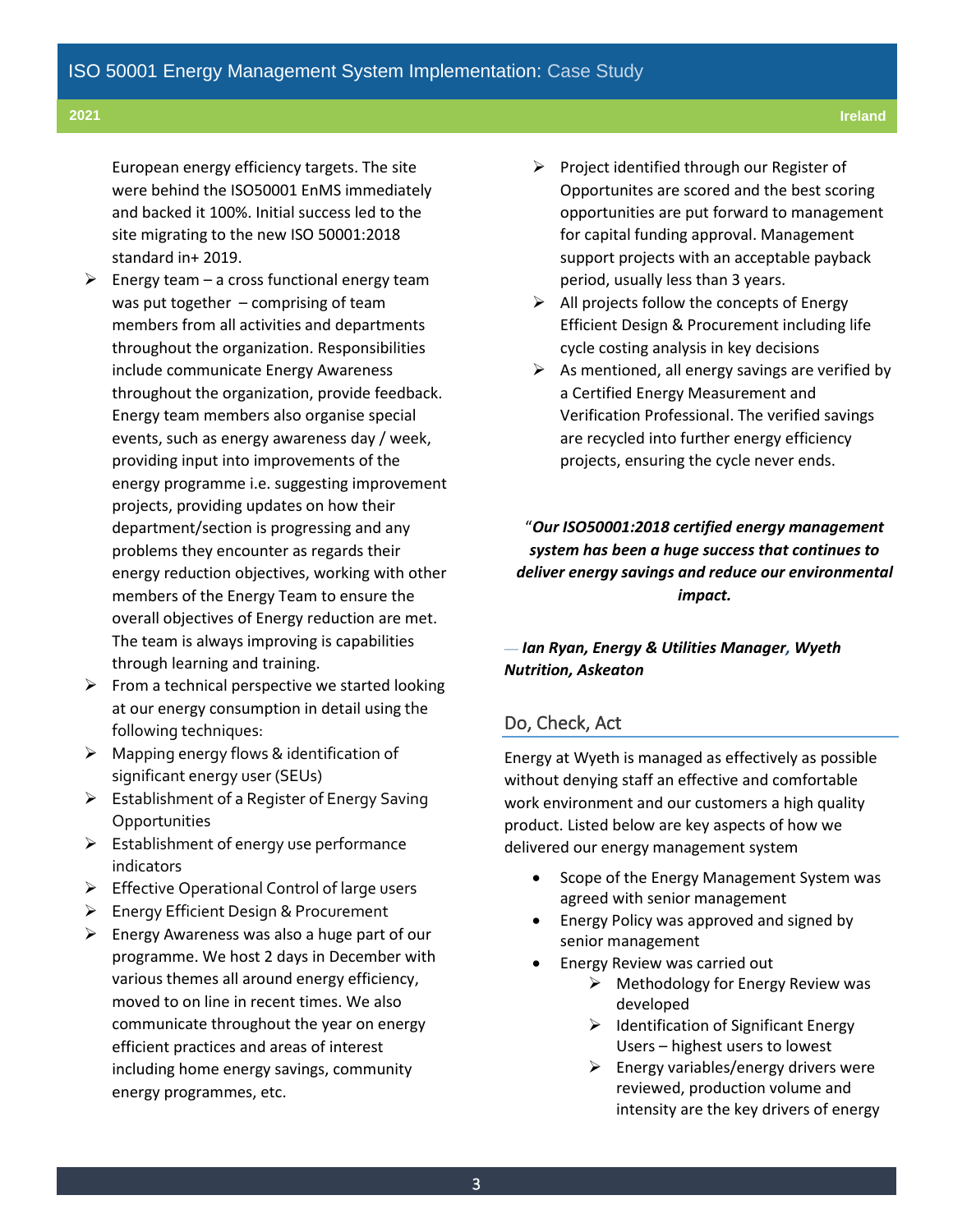- ➢ Opportunities Register was developed for the site
- Energy Baseline was established which was normalized against production volume
- Energy Performance Indicators were developed including
	- ➢ Boiler & CHP efficiencies
	- ➢ Refrigeration COP
	- ➢ Compressed Air Nm3/kWh
	- ➢ Effluent Treatment kWh/m3
	- $\triangleright$  Dryer efficiency metrics, etc
- Energy Objectives, Targets & Energy Action Plans
	- $\triangleright$  Identify and agree suitable Energy Objectives & Targets, All energy Objectives and targets have been achieved to date
	- $\triangleright$  Verification of energy savings are completed by a Certified Energy Measurement and Verification Professional.
- Operational Control
	- ➢ Operational Control procedures were established outlining optimum operating parameters, when maintenance should be carried out, etc.
	- Energy Efficient Design is included in all projects
- Monitoring, measurement & analysis
	- $\triangleright$  Continually reviewing and improving effectiveness of current energy monitoring
	- $\triangleright$  Review energy measurement plan
	- $\triangleright$  Identify areas for improvement
- Internal Audits of the EnMS are continually carried out by the energy team
- Nonconformities, correction, corrective and preventive actions
	- $\triangleright$  Non conformities identified and dealt with when a limit has been breached or a procedure has not been adhered to.
	- $\triangleright$  Subsequent corrective and preventive actions are carried out
- Management Review the energy team and site leadership team attend the annual

management review and plan energy activities for the following year,

Externally verified savings can be seen on the chart below. The site has been producing more energy intensive product in recent years. Had it not been for the energy management programme energy would have increased significantly (wine coloured bars in chart), however due to our projects and ISO 50001 system we have kept energy down (blue bars in chart).



#### **Transparency**

Following our ISO 50001 certification and our Sustainable Energy Authority of Ireland Energy Award we publicly announced these through the following mechanisms:

- $\triangleright$  Askeaton Connect Magazine the site quarterly magazine reaching all staff and contractors
- ➢ Nestle & Wyeth Nutrition Twitter & Linked In pages which reach a global audience
- $\triangleright$  The Global Nestle Ezine Magazine
- $\triangleright$  A press release to local and national media
- $\triangleright$  Direct communication with the SEAI Sustainable Energy Authority of Ireland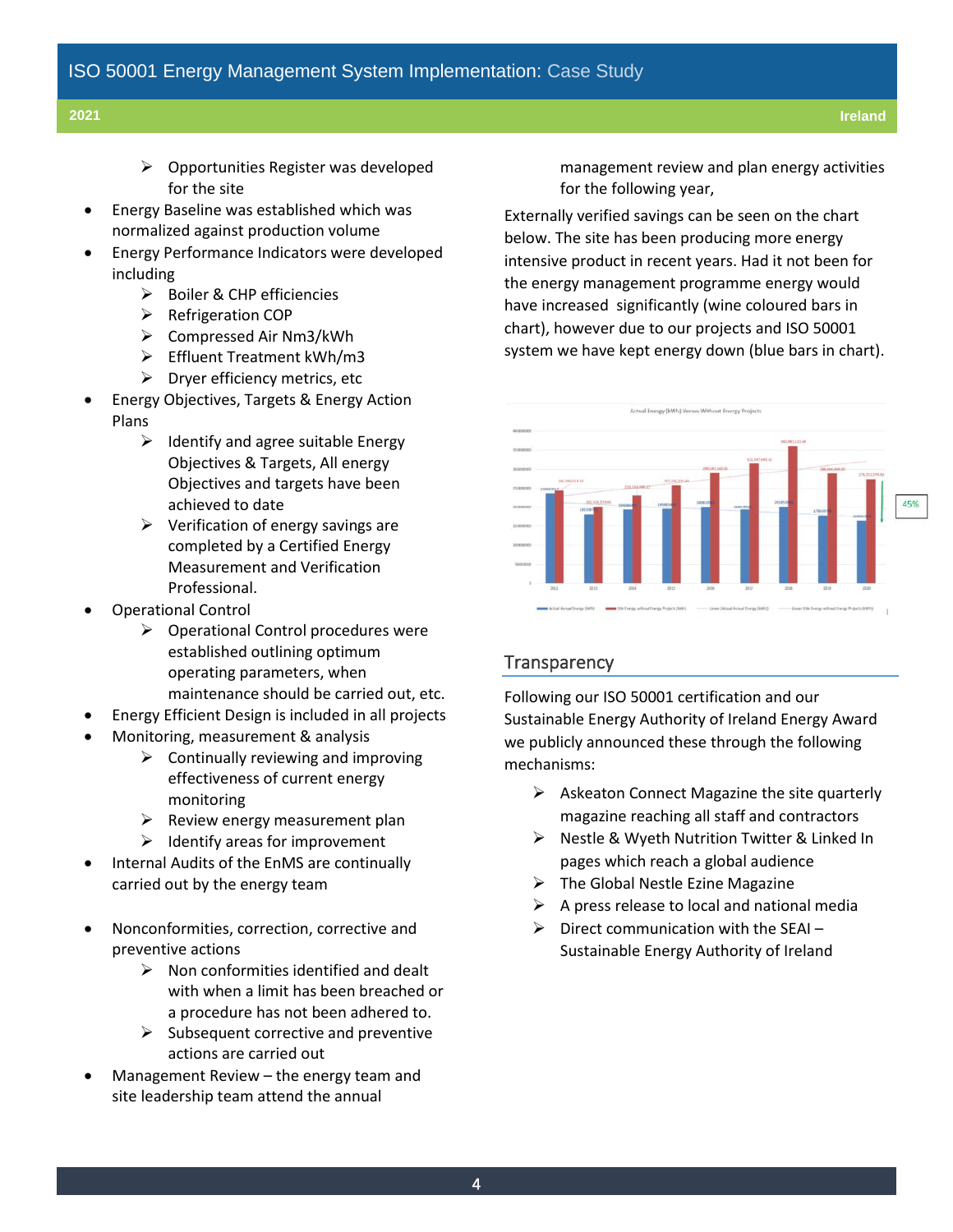#### What We Would Have Done Differently

If we were to do it all over again, we would not change a great deal. We find our system to be very robust and is continually delivering so we do not have a lot that we would change. Below are our key lessons learnt,

- The system is scalable to any site or organization as it adopts a forensic analysis of the energy consumption coupled with developing engagement and communication from all stakeholders in the organization.
- Energy savings have truly resulted from our efforts in getting the site certified to ISO 50001 so the process has been very worthwhile
- Some learnings for others that may be starting the process, things they should try and avoid are as follows:
	- ➢ *Making your system too complex: eg, documenting all the requirements of the standard and your* activities into a set of rigid procedures that require multiple approvals to change
	- ➢ *Focusing on doing and not recording: eg, identifying improvement opportunities, and indeed* implementing them, but not recording them in the Register of Opportunities
	- ➢ *Focusing on the technical aspects and ignoring the system: eg, making efficiency changes to* processes without updating the process descriptions/controls and neglecting to retrain operatives
- ➢ *Maintaining two systems – one for use, the other for external auditors to see*
- ➢ *Not seeing the value in internal audits: eg, only conducting compliance audits (do we have a* policy, is it written down?) as opposed to audits focusing on making improvements (is our policy reflected in what we do and how can we test it?)
- ➢ *Restricting communication: eg, only a core team is involved and really runs the system, while* those outside the team are excluded
- ➢ *Not giving enough resources to the system: eg, appointing a management representative but not* allocating them financial and/or human resources to run the system

#### 2.2 Visuals & Quotations:



The Energy Management Leadership Awards is an international competition that recognizes leading organizations for sharing high-quality, replicable descriptions of their ISO 50001 implementation and certification experiences. The Clean Energy Ministerial (CEM) began offering these Awards in 2016. For more information, please visit [www.cleanenergyministerial.org/](http://www.cleanenergyministerial.org/initiative-clean-energy-ministerial/energy-management-leadership-awards-official-rules)[EMAwards.](file:///C:/Users/jherzfeld/AppData/Local/Microsoft/Windows/INetCache/Content.Outlook/RWB1O20Y/cleanenergyministerial.org/emawards)